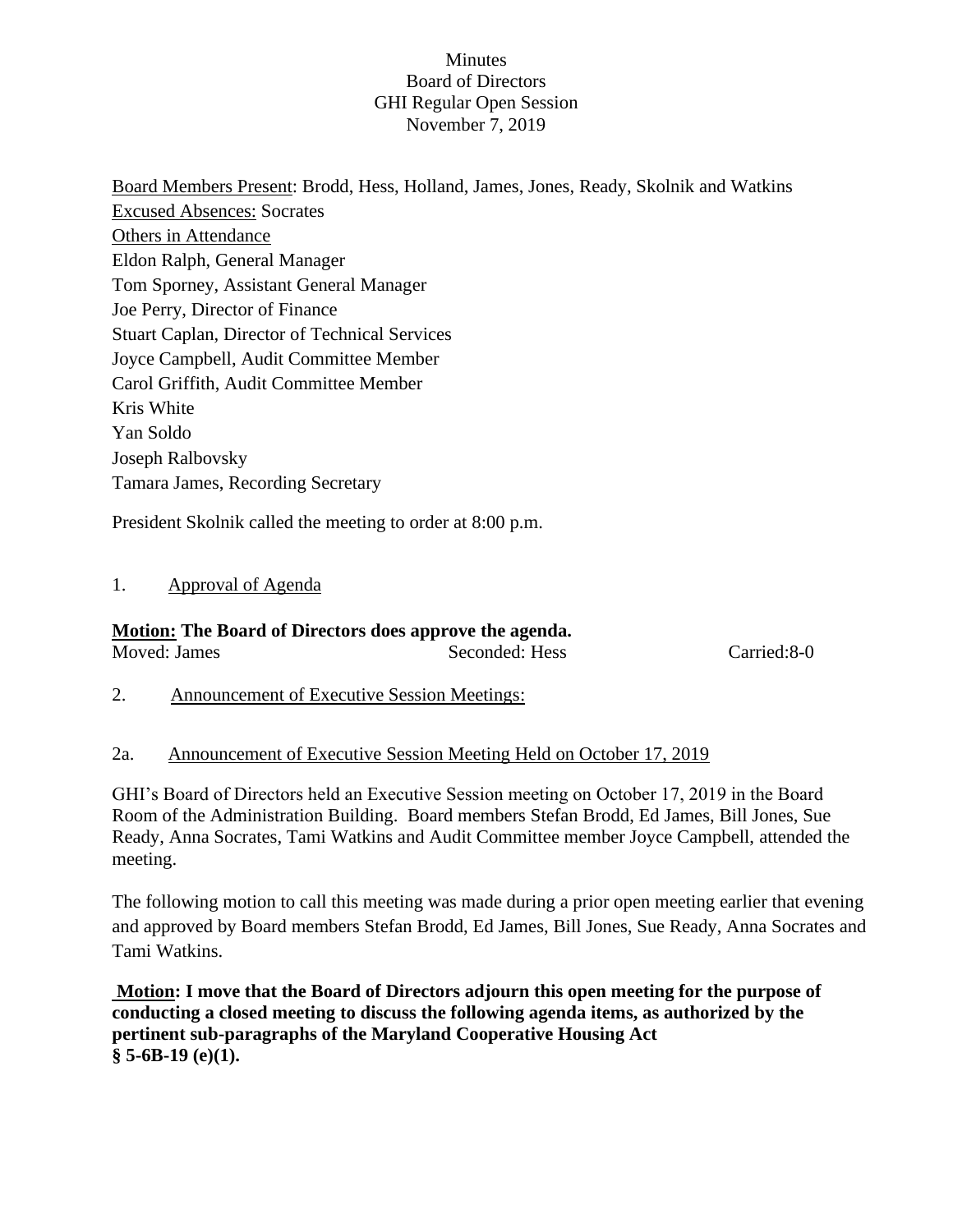| Agenda item                                                                                                                                                                                                                                                                                                                                                                                                                                                                                                                                                 | Sub-paragraph of |
|-------------------------------------------------------------------------------------------------------------------------------------------------------------------------------------------------------------------------------------------------------------------------------------------------------------------------------------------------------------------------------------------------------------------------------------------------------------------------------------------------------------------------------------------------------------|------------------|
|                                                                                                                                                                                                                                                                                                                                                                                                                                                                                                                                                             | $$5-6B-19(e)(1)$ |
| a. Approve Minutes of Executive Session Meeting Held on September 19,<br>2019                                                                                                                                                                                                                                                                                                                                                                                                                                                                               | (vii)            |
| b. Consider approval of the following contracts:                                                                                                                                                                                                                                                                                                                                                                                                                                                                                                            | (vi)             |
| <b>Contract for Preventive Maintenance Services to Mini-split HVAC</b><br>$\bullet$<br>Systems – second reading<br>2019 Fall Concrete Repair Contract - second reading<br>Selection of an Independent Audit Firm for the 2019 External<br>$\bullet$<br><b>Audit</b> - second reading<br>2019 Spring Concrete Repair Contract (Re-bid) – first reading<br>$\bullet$<br><b>Contract for 2020-2022 Landscape Maintenance Services</b><br>Contract for 2020-2022 Solid Waste Disposal Services -<br>$\bullet$<br><b>Administration Building – first reading</b> |                  |
| c. Member Complaint Matters                                                                                                                                                                                                                                                                                                                                                                                                                                                                                                                                 | (iv)             |
| d. Member Financial Matters                                                                                                                                                                                                                                                                                                                                                                                                                                                                                                                                 | (viii)           |

During the meeting, the Board authorized the Manager for second and final readings to enter into the following contracts:

- a) A contract with Capps Mechanical in 2019 and 2020, for semi-annual preventive maintenance services to split system heat pump units that are enrolled in GHI's optional maintenance and replacement reserve program, at the contractor's bid price of \$250 per unit.
- b) A contract with American Exterior Inc. for concrete repairs at 32 sites, at the contractor's bid of \$23,450 plus 10% for contingencies, for a total not to exceed \$25,795.
- c) A contract with Wegner CPAs to conduct an independent audit of the 2019 consolidated financial statements for GHI and GDC, and to prepare federal and state tax returns for the year ending December 31, 2019 at a cost not to exceed \$18,500.

The Board also accepted a proposal from Brightview Landscapes LLC, to provide landscape maintenance services to GHI's common areas at its bid of \$64,662 for the year 2020, with 2% and 2% escalation in year 2021 and year 2022 respectively, plus a 5% allowance for contingencies that may arise, for costs not to exceed \$67,895 in year 2020, \$69,253 in year 2021, and \$70,638 in year 2022. Further, the Board voted to recommend to the membership that it approve a three-year contract with Brightview Landscapes at the prices stated in the contractor's proposal, during a special membership meeting to be held in December of this year.

The meeting commenced at 7:01 pm, recessed at 7:45 pm, resumed at 9:18 pm and adjourned at 10:23 pm.

*Authority for the above closed meeting was derived from the Maryland Cooperative Housing Corporation Act, § 5-6B-19 (e)(1)(iv).* 

Minutes: GHI Board of Directors Meeting of November 7, 2019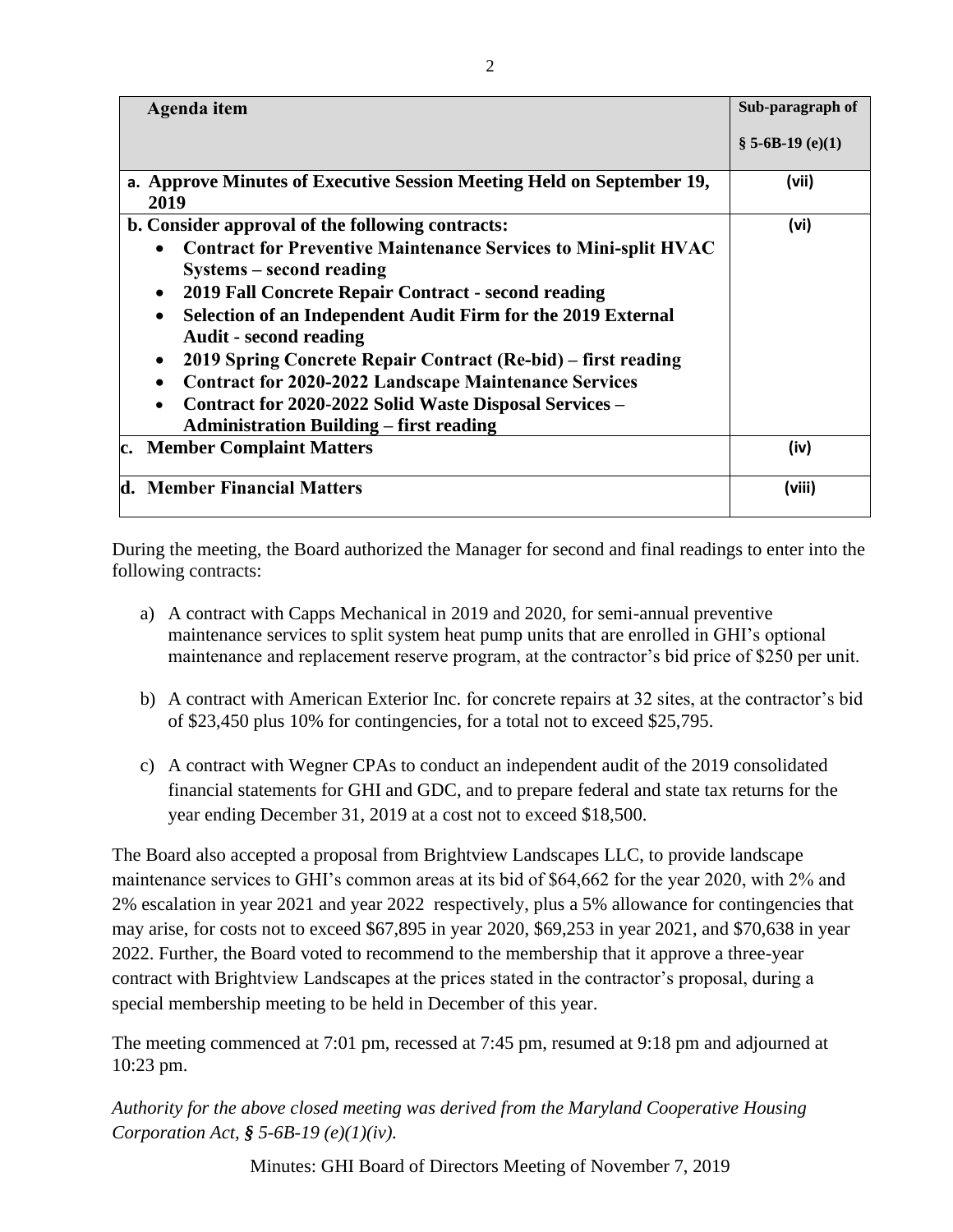# 2b. Announcement of a Complaint Hearing Held in a Closed Meeting on October 22, 2019

A complaint panel comprised of Board members Stefan Brodd and Stephen Holland met for a scheduled complaint hearing on October 22, 2019 with a member in a closed session meeting, as authorized by sub-paragraph § 5-6B-19 (e)(1)(iv) of the Maryland Cooperative Housing Act. Audit Committee member Carol Griffith attended the hearing.

The motion to call this meeting was made during an Executive session meeting on September 19, 2019 and approved by Board members Stefan Brodd, Chuck Hess, Stephen Holland, Ed James, Bill Jones, Sue Ready, Steve Skolnik and Anna Socrates.

The hearing commenced at 6:30 p.m. and adjourned at 6:38 p.m.

*Authority for the above closed meeting was derived from the Maryland Cooperative Housing Corporation Act, § 5-6B-19 (e)(1)(iv).* 

## 2c. Announcement of Executive Session Meeting Held on November 7, 2019

GHI's Board of Directors held an Executive Session meeting earlier this evening in the Board Room of the Administration Building. Board members Stefan Brodd, Stephen Holland, Ed James, Bill Jones, Chuck Hess, Sue Ready, Steve Skolnik, Tami Watkins and Audit Committee members Joyce Campbell and Carol Griffith attended the meeting.

The following motion to call this meeting was made during a prior open meeting earlier that evening and approved by Board members Stefan Brodd, Stephen Holland, Ed James, Bill Jones, Chuck Hess, Sue Ready and Steve Skolnik.

## **Motion: I move that the Board of Directors adjourn this open meeting for the purpose of conducting a closed meeting to discuss the following agenda items, as authorized by the pertinent sub-paragraphs of the Maryland Cooperative Housing Act § 5-6B-19 (e)(1).**

| Agenda item                                                                                                                                                                                                                                                                                                                                                                                      | Sub-paragraph of |
|--------------------------------------------------------------------------------------------------------------------------------------------------------------------------------------------------------------------------------------------------------------------------------------------------------------------------------------------------------------------------------------------------|------------------|
|                                                                                                                                                                                                                                                                                                                                                                                                  | $$5-6B-19(e)(1)$ |
| a. Approve Minutes of Executive Session Meeting Held on October 3, 2019                                                                                                                                                                                                                                                                                                                          | (vii)            |
| b. Consider approval of the following contracts:<br>2019 Spring Concrete Repair Contract (Re-bid) – second reading<br>Contract for 2020-2022 Solid Waste Disposal Services -<br><b>Administration Building – second reading</b><br><b>Contract for Dental Care Benefits for Employees - first reading</b><br><b>Contract for Employer Medical Insurance Benefits - first and only</b><br>reading | (vi)             |
| c. Member Financial Matters                                                                                                                                                                                                                                                                                                                                                                      | (iv)             |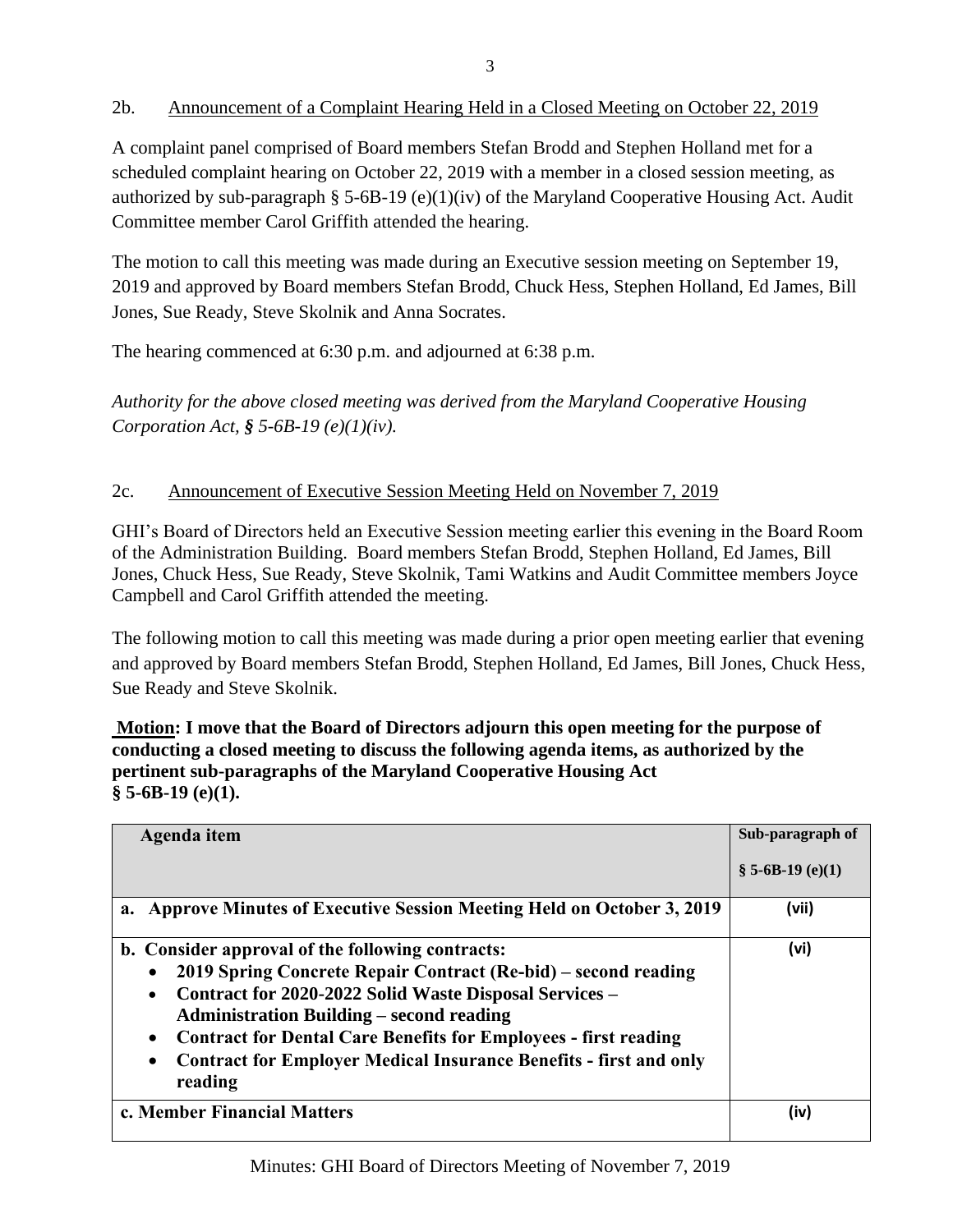4

During the meeting, the Board authorized the Manager for second and final readings to enter into the following contracts:

- 1. A contract with Lanham Construction Company, Inc. for the repairs of concrete sidewalks at 27 sites at its bid of \$14,049.02, plus 10% for contingencies, for a total not to exceed \$15,454.
- 2. A contract with Republic Services to provide waste removal services to GHI for a 3-year period commencing February 1, 2020 at the following charges:
	- a) Weekly collection of general solid waste from one 6 cubic yd. container at \$149.00 per month during the first year of the contract.
	- b) Collection of construction waste from a 30 cubic yd. container at \$309.95 per pull with a \$93.98 per ton charge for disposal during the first year of the contract.
	- c) Collection of tree waste from 30 cu yd containers at \$502 per pull during the first year of the contract.
	- d) A one-time charge of \$135.75 for each 6 cubic yd. or 30 cubic yd. container delivered to GHI at the start of the contract.
	- e) An increase in charges for collection of general solid waste, construction waste and tree waste during year 2 of the contract, by 5% above the year 1 charges stated above.
	- f) An increase in charges for collection of general solid waste, construction waste and tree waste during year 3 of the contract, by 5% above the year 2 charges.

The Board also authorized the Manager, for first and only reading due to the emergency caused by the fact that the insurance carrier's enrollment period for GHI employees expires on November 13, 2019, to sign a contract with Kaiser Permanente to provide medical insurance to GHI's employees at the cost of \$468,625.20 in premiums plus 5% for contingencies for a total cost not to exceed \$492,056.46, during the period December 1, 2019 to November 30, 2020.

The meeting commenced at 7:00 pm and adjourned at 7:43 pm.

# 3. Visitors and Members (Comment Period)

None.

# 4. Approval of Membership Applications

**Motion: I move that the Board of Directors approve the following persons into the cooperative and membership be afforded them at the time of settlement:**

- **Alexandra D. Hil, Sole Owner;**
- **Anne E. Wiseman, Sole Owner;**
- **Makeka A. Morris, Eric A. Morris, Tenants by the Entirety;**
- **Lorraine F. Carter, Sole Owner.**

Moved: James Seconded: Hess Carried: 8-0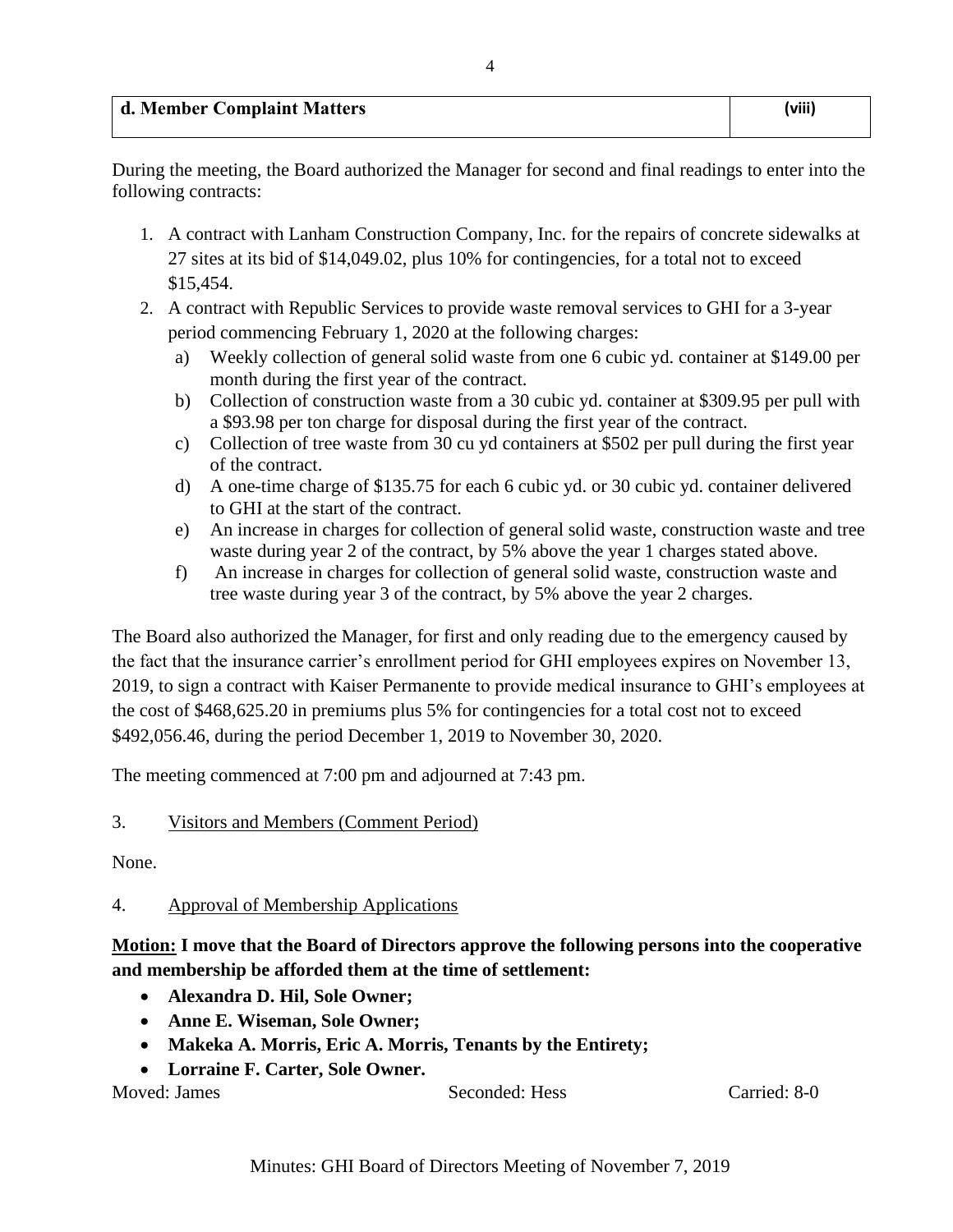**Motion: I move that the Board of Directors approve the following Mutual Ownership Contract change.**

• **Elizabeth G. Terry, Sole Owner changed to Elizabeth G. Terry, Michael D. Stoler, Tenants by the Entirety.** 

Moved: James Seconded: Hess Carried: 8-0

5. Committee and Homes Improvement Program Reports

## **Homes Improvement Program –** Wiehagen reported that:

- Electric 94% completed
- Windows 99% completed
- Attic work 99% completed
- Mini split systems 87% completed
- Siding 93% completed
- Entry doors 89% completed
- Storm doors 80% completed
- Crawlspace wrap-up electrical power and lights 84% completed
- Insulation and fans 73% completed

**Finance Committee –** Hess reported that the committee would meet November 14 at 5pm.

**Buildings Committee** – James reported that the committee is working on a recommendation to the board on the rain barrel regulations.

**IT Integration Task Force** – Holland reported that the task force has scheduled 5 companies to come in to do presentations on their software.

**Succession Planning Task Force** – Holland reported that the Task Force held its first meeting and is preparing a proposed charter to be presented to the Board.

**Security Task Force** – Skolnik reported that the task force will be bring a recommendation for lighting improvements and is working on access control for the building.

- 6. For Action or Discussion
- 6a. Approve Minutes of Special Open Session Meeting Held on October 3, 2019

**Motion: I move that the Board of Directors approve the minutes of the Special Open Session meeting that was held on October 3, 2019 as presented.** Moved: James Seconded: Ready Carried: 7-0-1

Abstained: Hess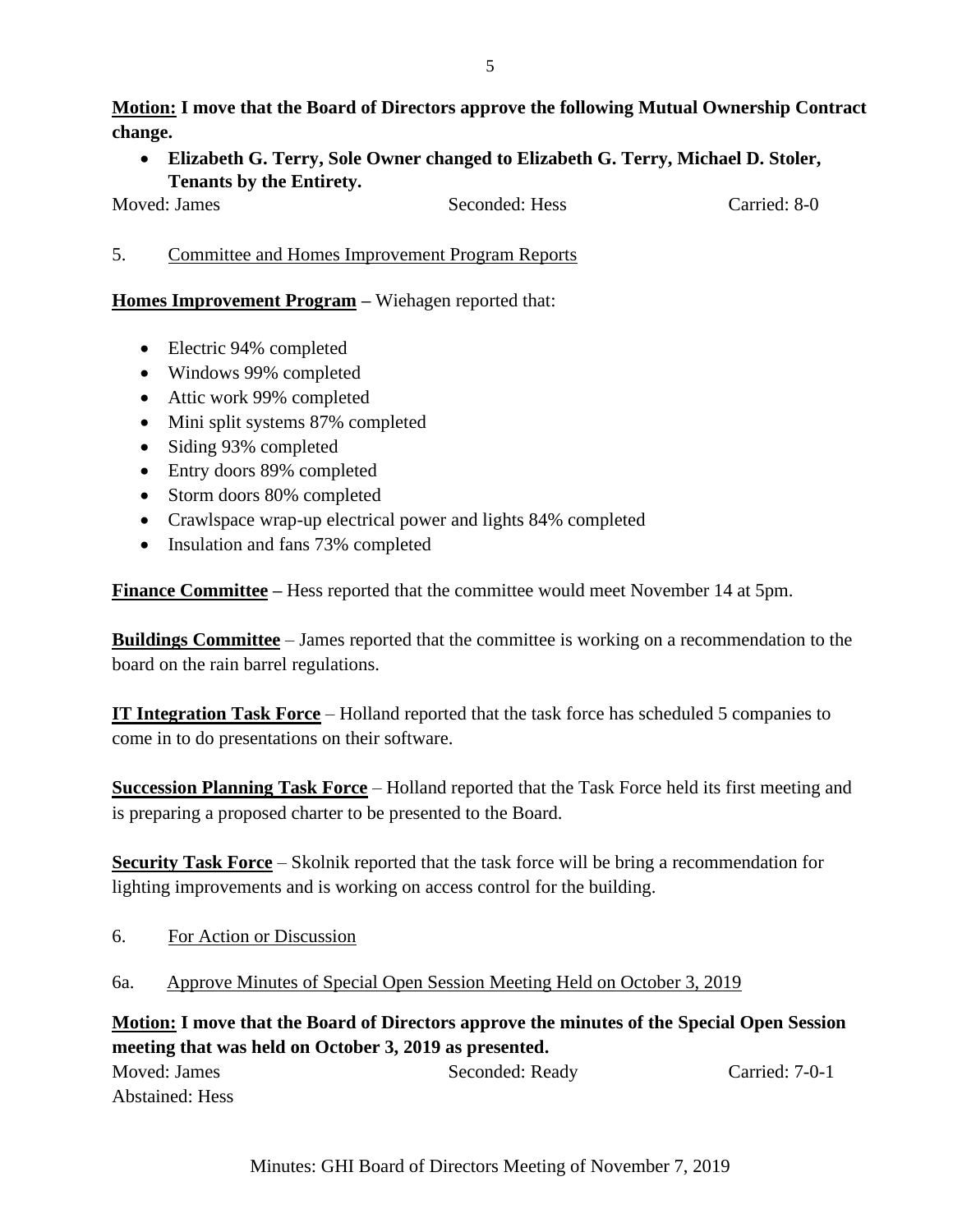#### 6b. Approve Minutes of Regular Open Session Meeting Held on October 3, 2019

# **Motion: I move that the Board of Directors approve the minutes of the Regular Open Session meeting that was held on October 3, 2019 as presented.**

| Moved: James | Seconded: Hess | Carried: 8-0 |
|--------------|----------------|--------------|
|              |                |              |

#### 6c. Review 2020 GHI Operating Budget - 1st reading

The proposed 2020 operating budget is in attachment #6. The Board and Finance Committee met on October 10, 2019 to review the first draft. The proposed budget includes revisions based on inputs from participants during the October 11<sup>th</sup> meeting and input from staff after that meeting. Questions regarding the budget may be directed to Joe Perry, Director of Finance, at any time prior to the Board meeting.

# **Motion: I move that the Board of Directors adopt the 2020 operating budget for Greenbelt Homes Inc., for first reading in the amount of \$14,683,075 with depreciation of members' homes in the amount of \$ 693,000.**

| Moved: Hess    | Seconded: James | Carried: 7-1 |
|----------------|-----------------|--------------|
| Opposed: Ready |                 |              |

#### 6d. Review Design for Companion Animal Committee T-shirt

The Companion Animal Committee is requesting the Board to approve a T-shirt design that is illustrated in attachment #7. The committee hopes to obtain the T-shirts by the end of this year.

# **Motion: I move that the Board of Directors approve the T-shirt design as presented by the Companion Animal Committee.**

Moved: James Seconded: Ready Carried: 8-0

# 6e. Request to Install a Horizontal Slider Window in First Floor Serviceside Bathroom at 8-G Southway that requires an Exception to GHI Rule §X.N.2

On September 4, 2019, staff received a permit request (refer to attachment#8) from Yan Soldo, the member at 8-G Southway Rd., who desires to install a horizontal slider window in the first- floor bathroom of an existing service side addition.

This request requires an exception to the following GHI rule:

§ X.N.2 "Horizontal slider windows are not allowed in frame homes [original home or addition]".

During the ARC meeting on October 9, 2019, the following points were discussed:

• The member desires to add a horizontal slider window in the first-floor bathroom in the service side addition, that is similar in size to the window in the second-floor bathroom of the original unit,

Minutes: GHI Board of Directors Meeting of November 7, 2019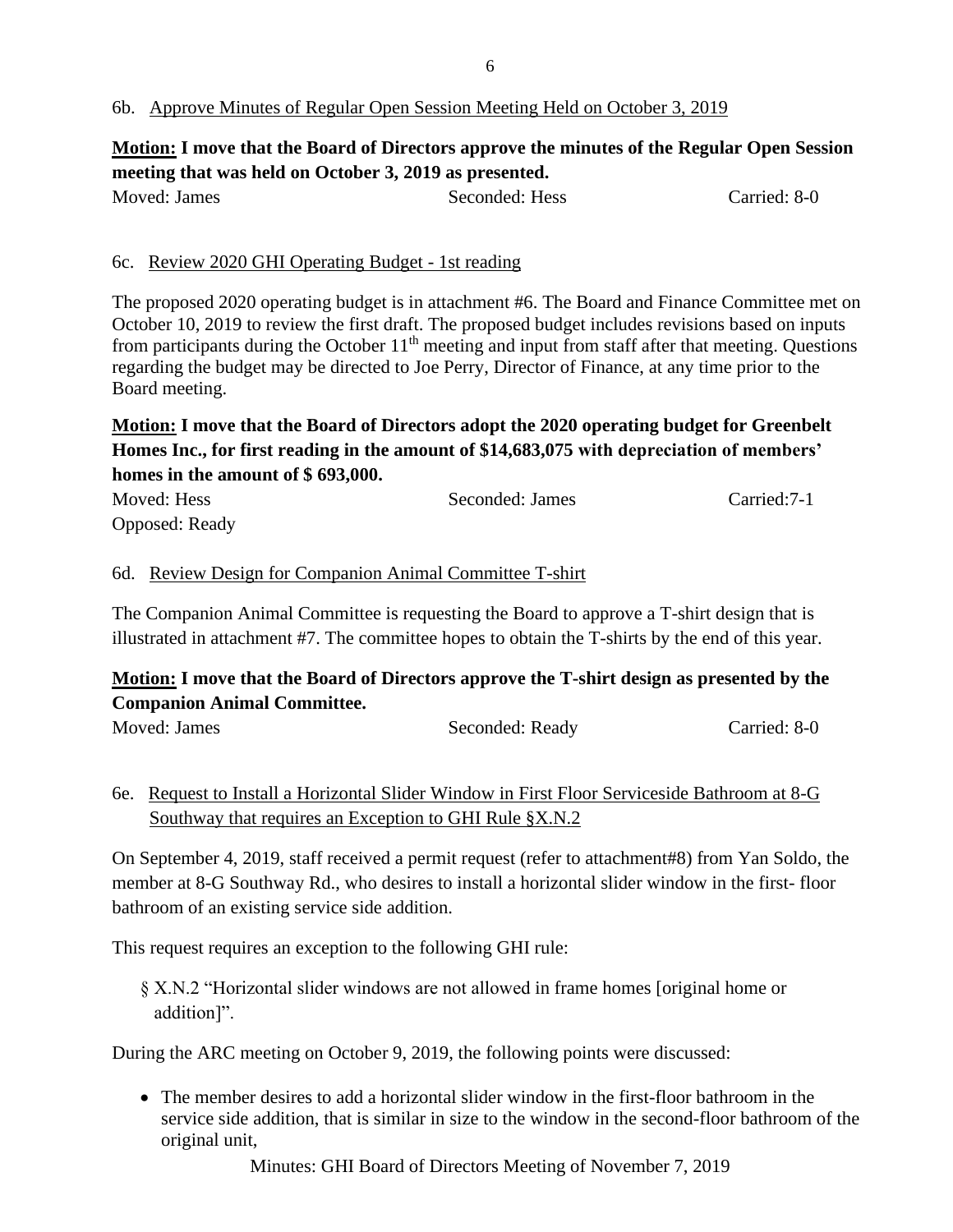• The window can't be centered on the serviceside exterior wall of the addition, due to the layout of the first-floor bathroom.

The ARC recommended by a vote of 6-0-0 that the Board of Directors grant an exception to GHI rule **§ X.N.2** to permit the installation of a horizontal slider window in the first-floor bathroom of the existing serviceside addition.

**Motion: I move that the Board of Directors grant an exception to GHI rule § X.N.2, thereby allowing the member at 8-G Southway to install a horizontal slider window in the first-floor bathroom of the existing serviceside addition, at 8-G Southway.**

Moved: Ready Seconded: Holland Carried: 8-0

# 6f. Request to Install a Serviceside Chain Link Fence at 25-B Ridge Rd., that Requires Consideration of GHI Rule § VII.B.1.c

On September 26, 2019, staff received a permit request ( refer to attachment#9) from Fabiane and Chandler Caulkins, the member at 25-B Ridge Rd., who desire to install a chain link fence and gate in the service side yard, behind the row of hedges that border Ridge Rd. Chain link fences already exist on both shared yard lines.

This request requires consideration of the following GHI rule:

§ VII.B.1.c "Fences are allowed to enclose the garden side, or the side yard or the combined garden side and side yards".

During the ARC meeting on October 9, 2019, the following points were discussed:

- The member is requesting a chain link fence with a gate to keep their child from running onto Ridge Rd.
- The proposed fence would be just inside the existing hedge, making it hard to notice.
- There are existing, more visible, chain link fences in the serviceside yards of 25 Court Ridge Rd. including ones on the yard lines on either side of 25-B Ridge Rd.
- The proposed fence location is in the City of Greenbelt right of way for Ridge Rd.

Subsequent to the meeting, staff contacted the City of Greenbelt. The member will have to apply for a City of Greenbelt right-of-way permit (\$40 fee). If the permit is approved, there is an additional fee (\$20) for permission to install the fence.

The ARC recommended by a vote of 6-0-0 that the Board of Directors allow a serviceside fence and gate to be installed behind the roadside hedges, at 25-B Ridge Rd.**,** contingent on the City of Greenbelt approving the member's right-of-way permit, and the member paying all fees associated with the City's permit.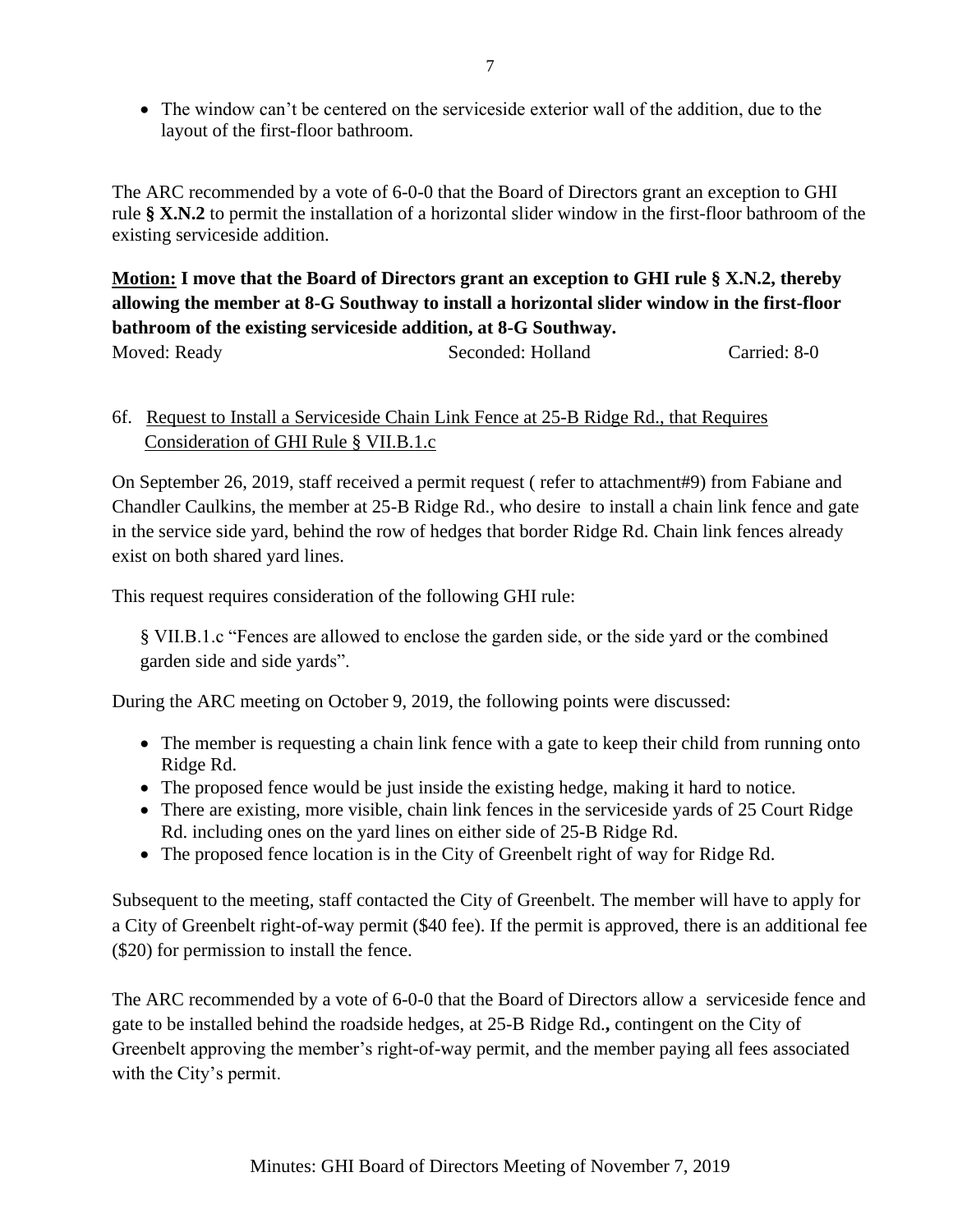**Motion: I move that the Board of Directors allow the member to install a new service side fence and gate at 25-B Ridge Rd., behind the roadside hedges, contingent on the City of Greenbelt approving the member's right-of-way permit, and the member paying all fees associated with the City's permit.** 

| Moved: Hess | Seconded: Ready | Carried: 8-0 |
|-------------|-----------------|--------------|
|             |                 |              |

## 6g. Special Membership Meeting to Seek Membership Approval for Multi-Year Contracts

Board President Skolnik proposes that the Board hold a special membership meeting on Thursday, December 12<sup>th</sup>, beginning at 6:45 p.m. to seek membership approval of two multi-year contracts. After the special membership meeting adjourns, a membership townhall meeting will begin. The Board should vote to approve the date for the meeting and finalize the notice and agenda for the meeting by consensus.

# **Motion: I move that the Board of Directors approve December 12, 2019 commencing at 7:00 p.m. as the date for a special membership meeting, to seek approval for two multi-year contracts.**

| Moved: Holland | Seconded: Jones | Carried: 8-0 |
|----------------|-----------------|--------------|
|                |                 |              |

#### 6h. Proposed Agenda for Membership Townhall Meetings in December 2019

On May 16, 2019, the Board decided to hold membership townhall meetings on Sunday, December 8<sup>th</sup> and Thursday, December 12, 2019. The meetings will be held in the Greenbelt Volunteer Fire House at 125 Crescent Rd., Greenbelt, MD.

The proposed agendas for the meetings are included in attachment #11. Staff requests that the Board review and finalize the agendas by consensus.

#### *By Consensus: To approve the Townhall agendas for the Membership meeting.*

| Motion: To extend the meeting by 10 minutes. |                 |              |  |
|----------------------------------------------|-----------------|--------------|--|
| Moved: Hess                                  | Seconded: Ready | Carried: 8-0 |  |

6i. Record of Board Poll re: Contract for Repairs to 11-G & 11-H Southway Rd., Arising from a Sewage Leak in Common Wall Between Units

During October 22nd to October 25, 2019, Board President Skolnik conducted a Board poll by electronic mail to seek approval of a contract as presented in the following memorandum that General Manager Ralph and Director, Technical Services Stuart Caplan prepared:

On August 15<sup>th</sup>, 2019, maintenance staff received a phone call from the member at 11-G Southway Rd., who was concerned about water seeping up through the kitchen floor tiles in the unit. Staff

Minutes: GHI Board of Directors Meeting of November 7, 2019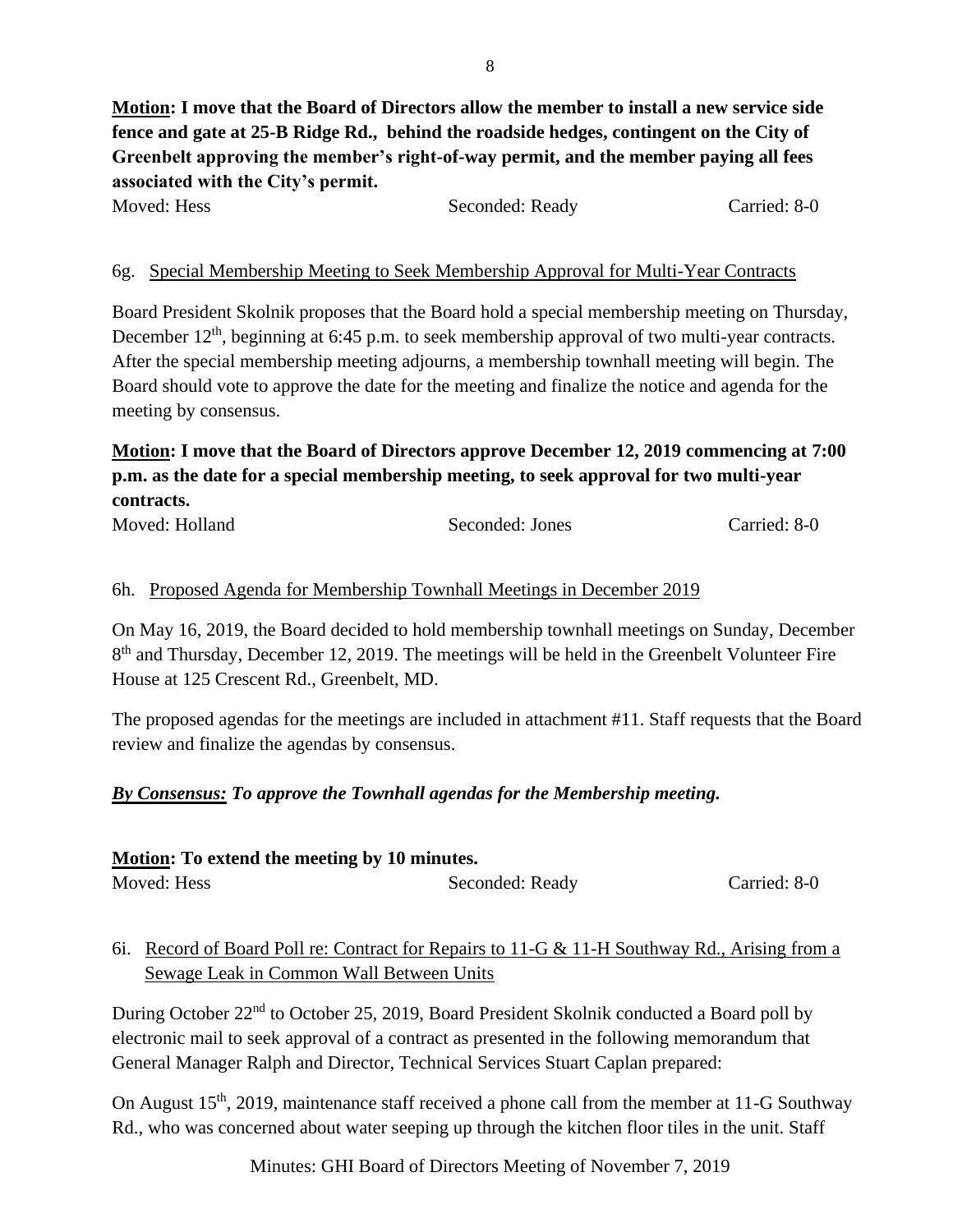immediately responded to the phone call. No visible source for the water was found, but in checking the area under the sink base with a moisture meter, high readings were detected in the wall next to the sink drain. As this wall is shared with 11-H Southway Rd., the member in that unit was notified, that same day, of the reading in the adjacent unit and our need to investigate the source of the moisture within their unit.

The member in 11-H Southway Rd., stipulated that they wanted to be present during the investigation, and as they attend college, the inspection date was postponed until August 20, 2019. During the investigation, it was immediately discovered that the sink base cabinet was rotted from water damage. When the base was removed, raw sewage was found on the floor under the cabinet. Upon this discovery, the drywall on the wall between the units was removed and the leak in the sewer riser, from the 2<sup>nd</sup> floor bathroom, was exposed. The area was immediately cleaned up and disinfected by maintenance staff, and the riser was temporarily patched. J& K Restoration Services was contracted on August 21<sup>st</sup> to perform professional clean-up work in the unit and crawlspace.

Following this clean-up, maintenance staff installed plastic over the wall openings and a zip-wall barrier over the entrance to the kitchen in unit 11-H. A dehumidifier was also set up.

On August 30, 2019, staff evaluated the situation and filed a claim with GHI's insurance carrier, Philadelphia Insurance Company. The contractor, Toepfer Construction visited both units several times since this time to evaluate the conditions and to determine an appropriate scope of work.

Toepfer Construction prepared an estimate for the repair work at 11-H & 11-G Southway Rd. and submitted it to the insurance adjuster. The adjuster submitted the following estimate to GHI's insurance carrier, Philadelphia Insurance Company, who approved it:

| <b>Toepfer Construction Estimate.</b> | \$19617.71     |
|---------------------------------------|----------------|
| Less Deductible                       | $-$ \$5,000.00 |
| NET Building Claim                    | \$14,617.71    |

Toepfer Construction has previously performed insurance repair work for GHI. Staff recommends that GHI contract with Toepfer Construction to perform the repair work at 11-H & 11-G Southway Rd., for the amount of its estimate, with an additional 15% to cover contingencies deemed necessary during the performance of the contract.

**Motion: I move that the Board of Directors authorize the Manager, for first and only reading due to the emergency caused by the fact that the members are unable to use their kitchens due to water damage, to enter into a contract with Toepfer Construction for water damage repairs at 11-H and 11-G Southway Rd., at the contractor's estimate of \$19,617.91, plus 15% for contingencies, for a total not exceeding \$22,560.60.**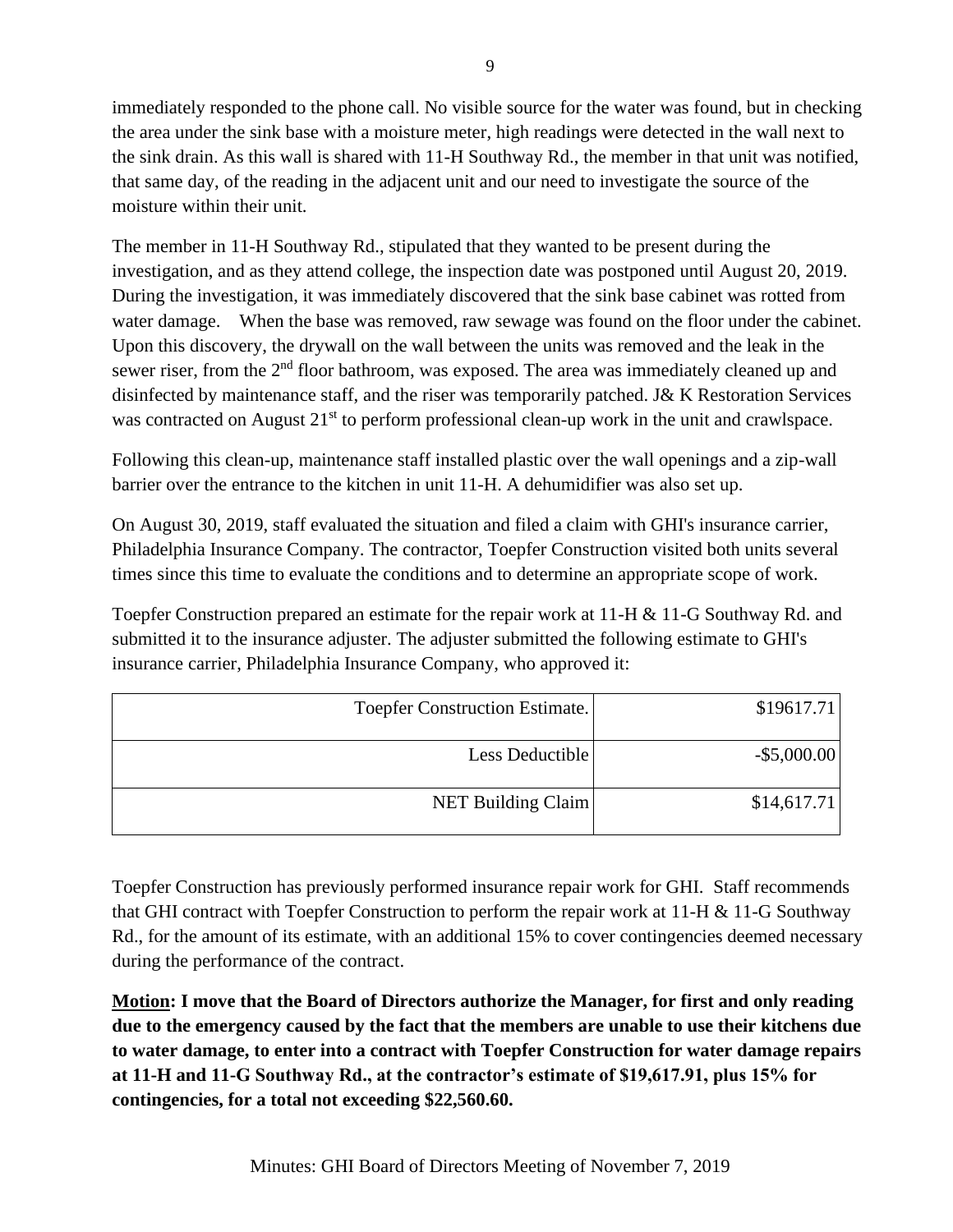# *No Action needed at this meeting beyond notice for the record.*

Results of Board Poll: The Board of Directors approved the suggested motion as presented by a vote of 9 (for) and 0 (against).

# 6j. Proposal from the Member at 62-E Ridge Rd. re: Installation of Electric Car Charging Stations in the GHI Parking Lot

Attachment #13 is a proposal from Mr. Joseph Ralbovsky, the member at 62-E Ridge Rd., regarding the installation of Level 2 electric car charging stations in the GHI parking lot adjacent to the community gardens: Mr. Ralbovsky is offering \$500 to GHI for each level 2 charger installed at this location, for up to five charging stations.

**Motion: I move that the Board of Directors direct the Buildings Committee to review the proposal submitted by the member at 62-E Ridge Rd., re: installation of electric car charging stations in the GHI parking lot adjacent to the community gardens and to submit a recommendation by December 31, 2019 to the Board that includes all but not limited to the following considerations:**

- **a) Pros and cons of installing the electric charging stations.**
- **b) How many charging stations should be installed?**
- **c) Installation costs for installing the charging station (s) the committee recommends.**
- **d) Should the charging stations be metered and if so, what should be the charge for using them?**
- **e) City of Greenbelt permits that would be required.**

| Moved: Hess<br>Seconded: James |  |              |
|--------------------------------|--|--------------|
|                                |  | Carried: 8-0 |

# 6k. Proposed Pathway Lighting Survey of Members in 8 and 10 Southway Rd., 14 and 16 Ridge Rd., 11N-V Ridge Rd., and 13A-H Ridge Rd.

In 2017, City of Greenbelt staff surveyed members who resided at 11 N-V Ridge Rd., and 13 A-H Ridge Rd., to determine their opinion for/against pathway lighting in the City Park between the Courts at 11 and 13 Ridge Rd.

During a work session on July 22, 2019 with the Greenbelt City Council, the City stated that it would like GHI to survey the interest of current members to have lights installed, because several years have passed since the initial survey was conducted.

Attachment #14 is letter and survey form that staff would like the Board to review. Staff suggests that the survey be expanded to include all members who reside in the Courts at 8 and 10 Southway Rd., 14 and 16 Ridge Rd., 11 N-V Ridge Rd., and 13A-H Ridge Rd. The survey form is identical to the one used by City staff in 2017. The City Manager and staff reviewed the letter and survey form in attachment #14 and were satisfied with them.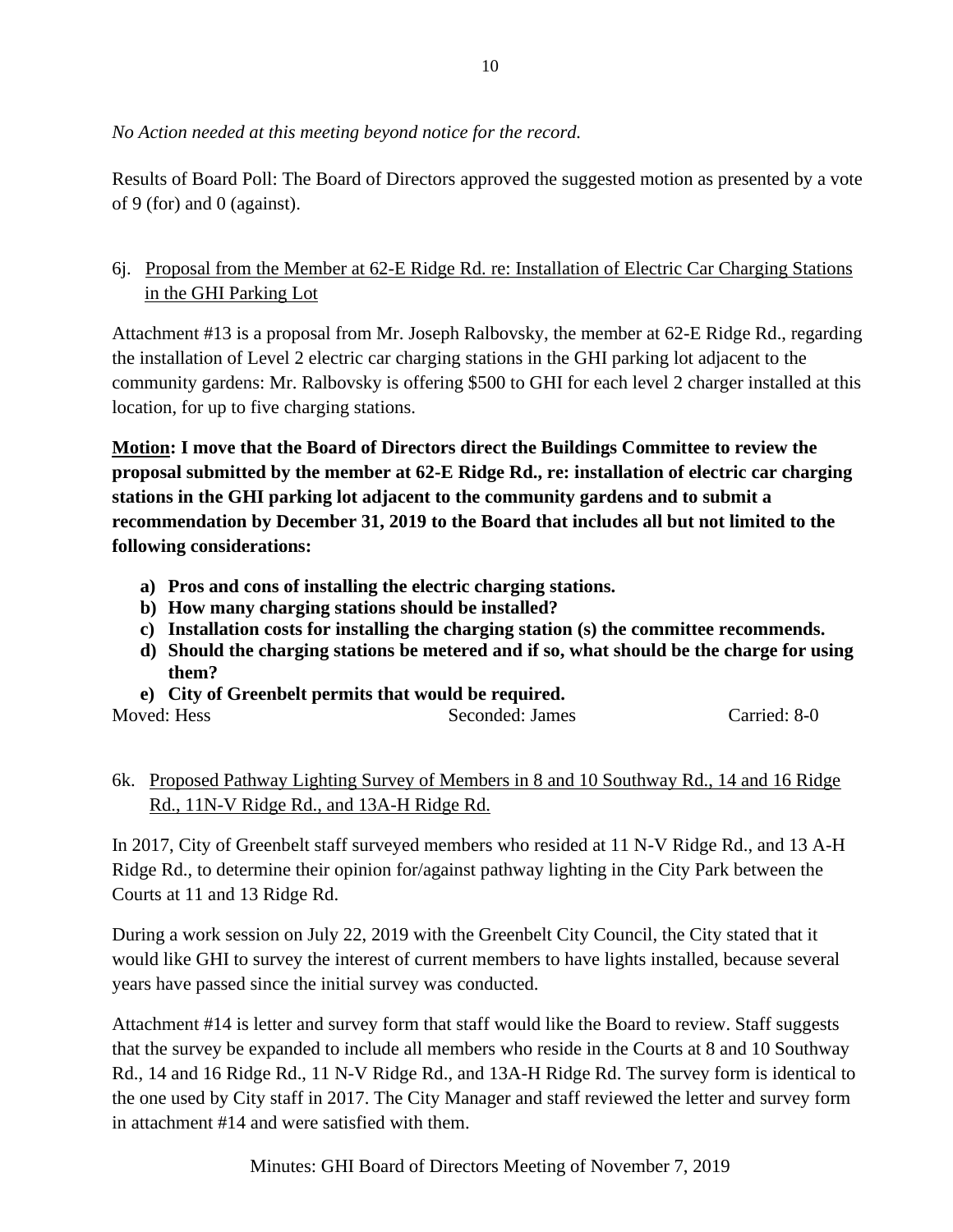**Motion: I move that the Board of Directors authorize the Manager to send the letter and survey form as presented to members who reside in the Courts at 8 and 10 Southway, 14 and 16 Ridge Rd., 11N-V Ridge Rd., and 13A-H Ridge Rd., to ascertain their opinion in having the City of Greenbelt install pathway lighting between the courts at 11 and 13 Ridge Rd.** Moved: Hess Seconded: Jones Carried: 8-0

#### Items of Information

- 7a. Notice of an Informal Complaint Hearing to be held in a Closed Meeting on November 14, 2019
- 7b. Board 12 Month Action Plan and Committee Task List
- 7c. Monthly GHI and City Calendars
- 7d. President's Items

None.

7e. Board Members' Items

Hess requested information on the solar project and development of an emergency response plan for water leaks in homes.

Ready will be away 11/10/19 – 11/17/19.

Watkins will be away 11/21/19.

## 7f. Audit Committee's Items

None.

## 7g. Manager's Items

Ralph mentioned that a letter was received from the Maryland Department of Transportation State Highway Administration notifying us that they need to enter the property at 18 Ridge; 20 Ridge and 7,9,11 Southway to complete field research and survey activities relating to the I-495 and I-270 expansion. Ralph also mentioned the leak at 35 Court Ridge, several calls have been made to WSSC.